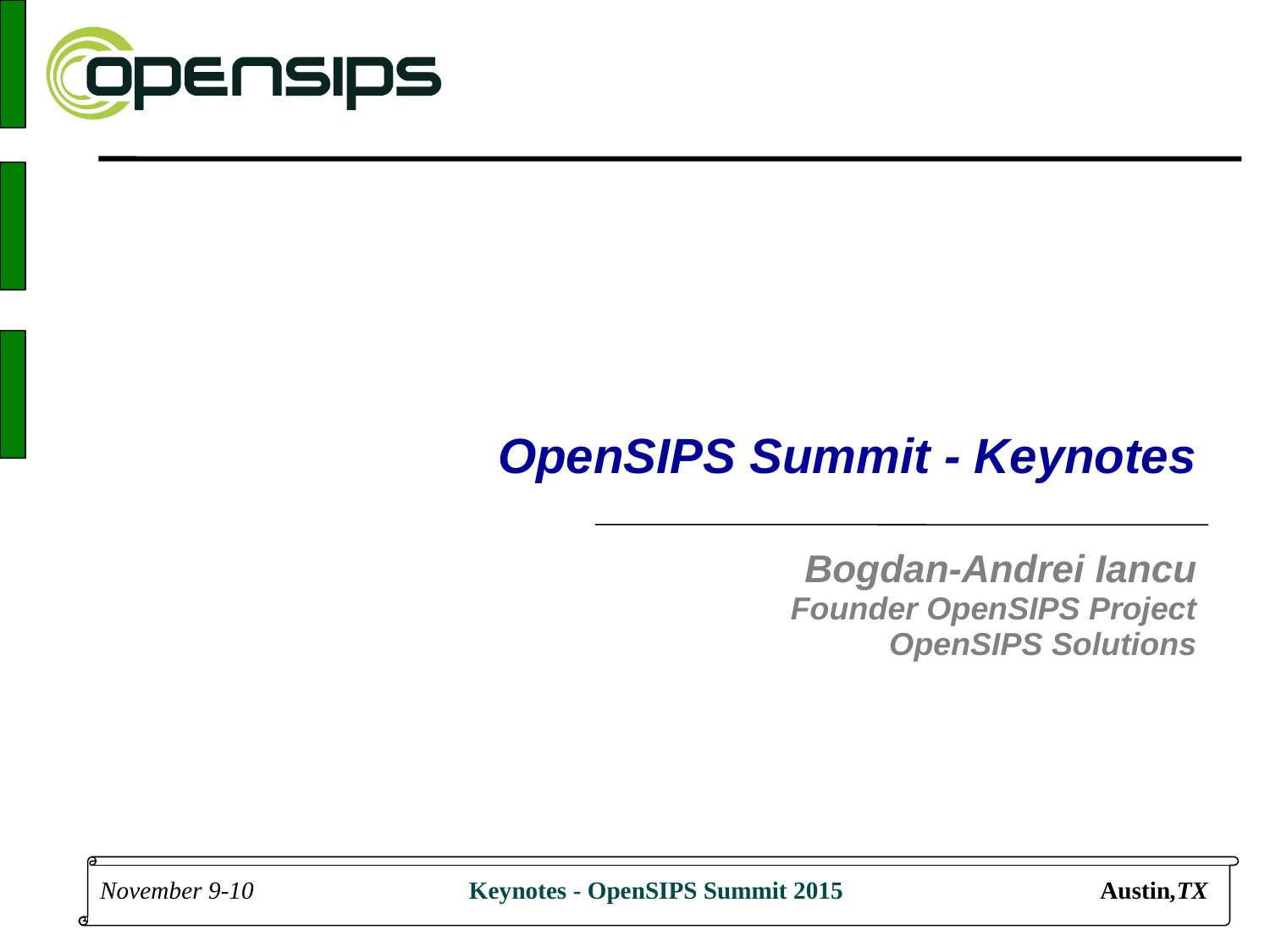

# **OpenSIPS – the past**

*November 9-10* **Keynotes - OpenSIPS Summit 2015 Austin***,TX*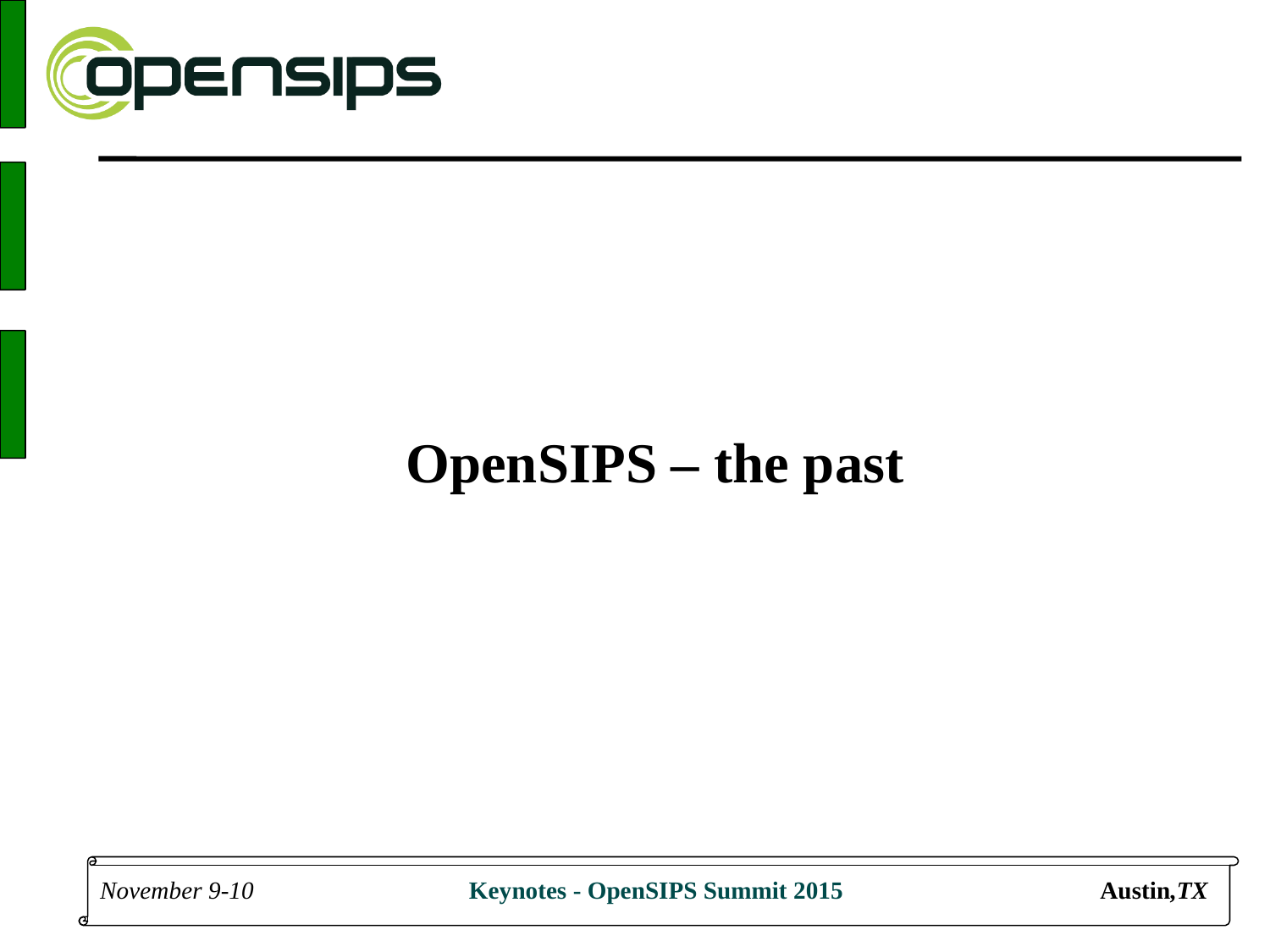

## **Ancient times**

• **1.4 version**



*November 9-10* **Keynotes - OpenSIPS Summit 2015 Austin***,TX*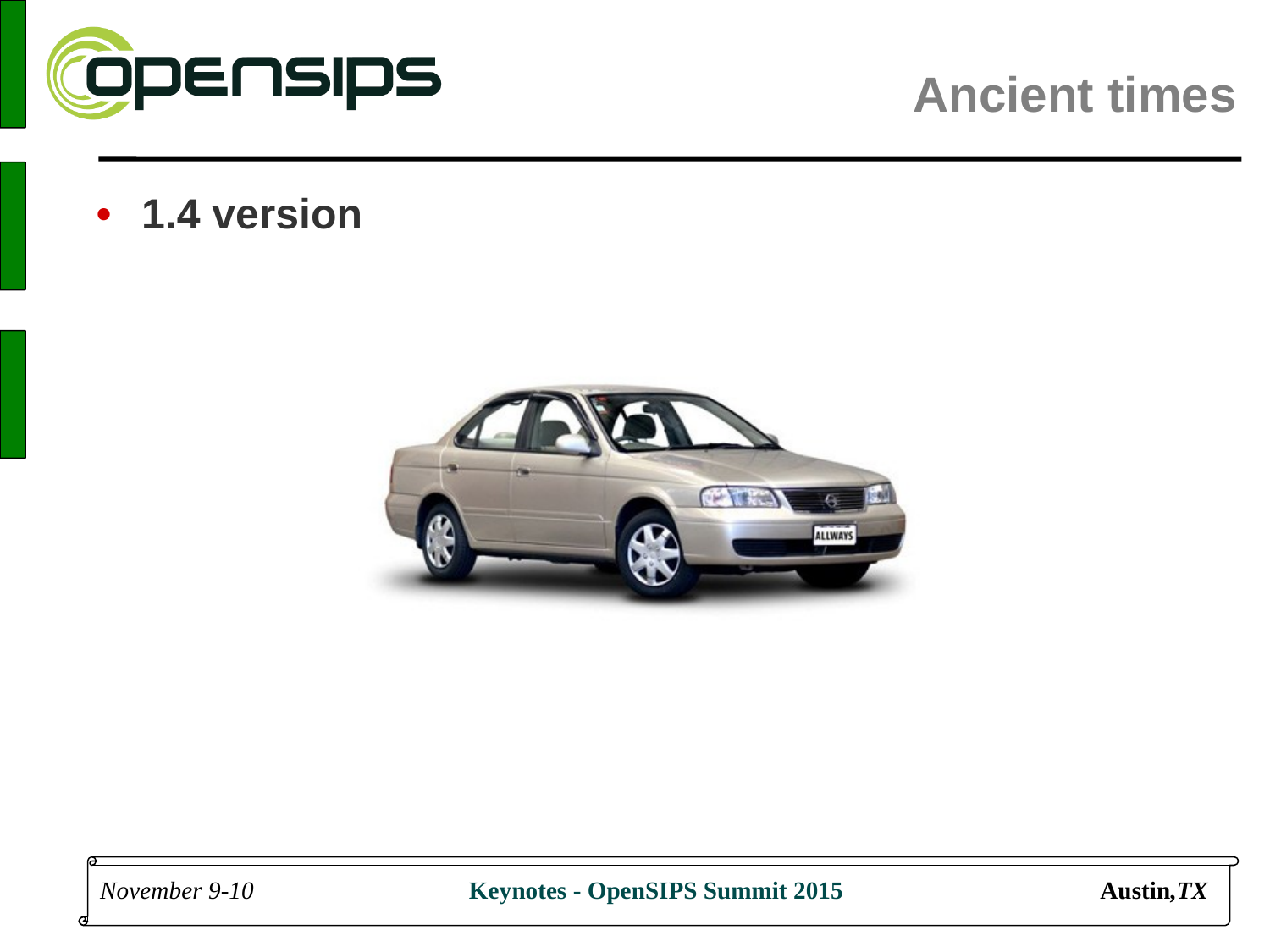

### **Old times**

#### • **1.11 version**



*November 9-10* **Keynotes - OpenSIPS Summit 2015 Austin***,TX*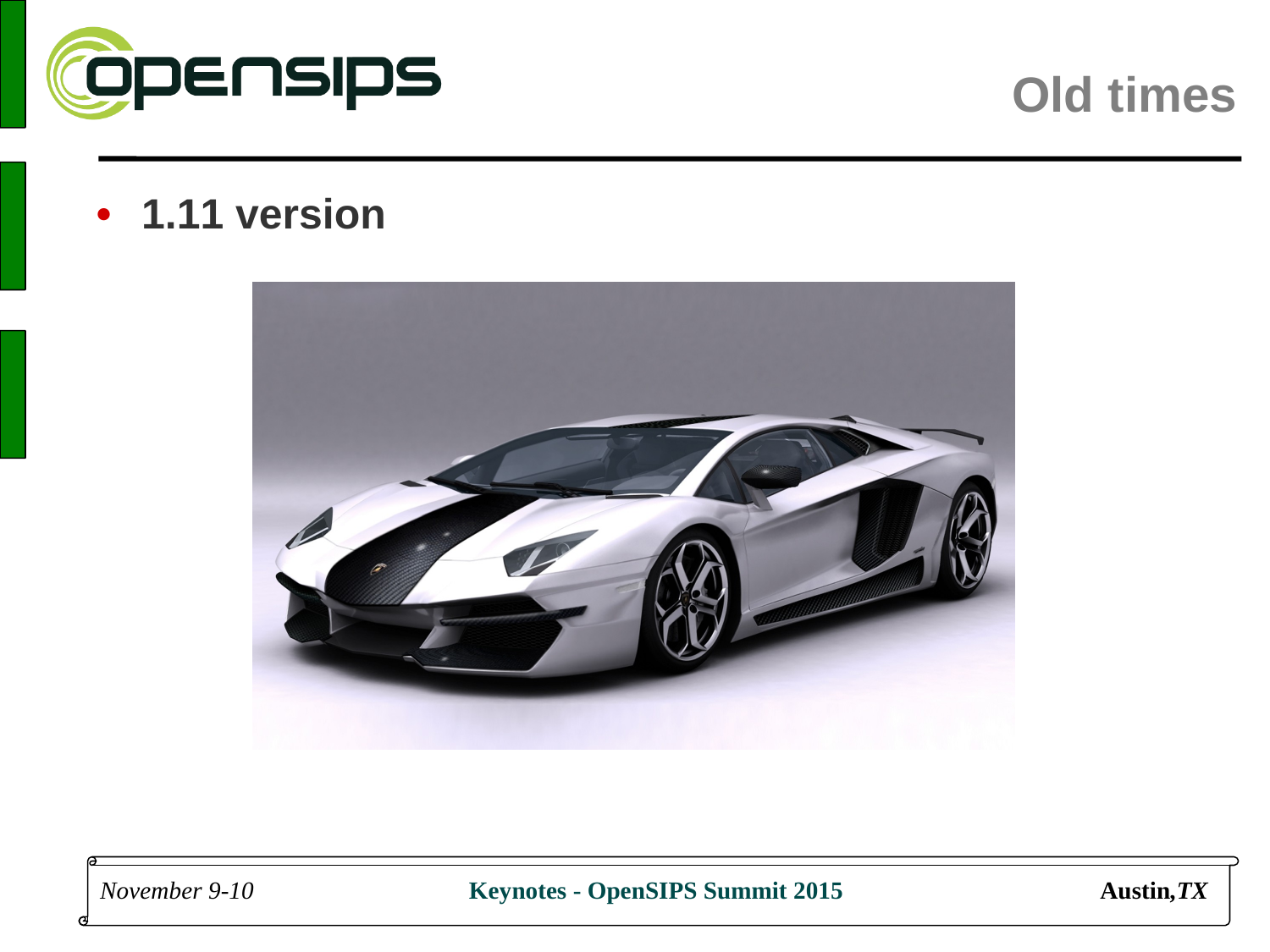

# **OpenSIPS – the present**

*November 9-10* **Keynotes - OpenSIPS Summit 2015 Austin***,TX*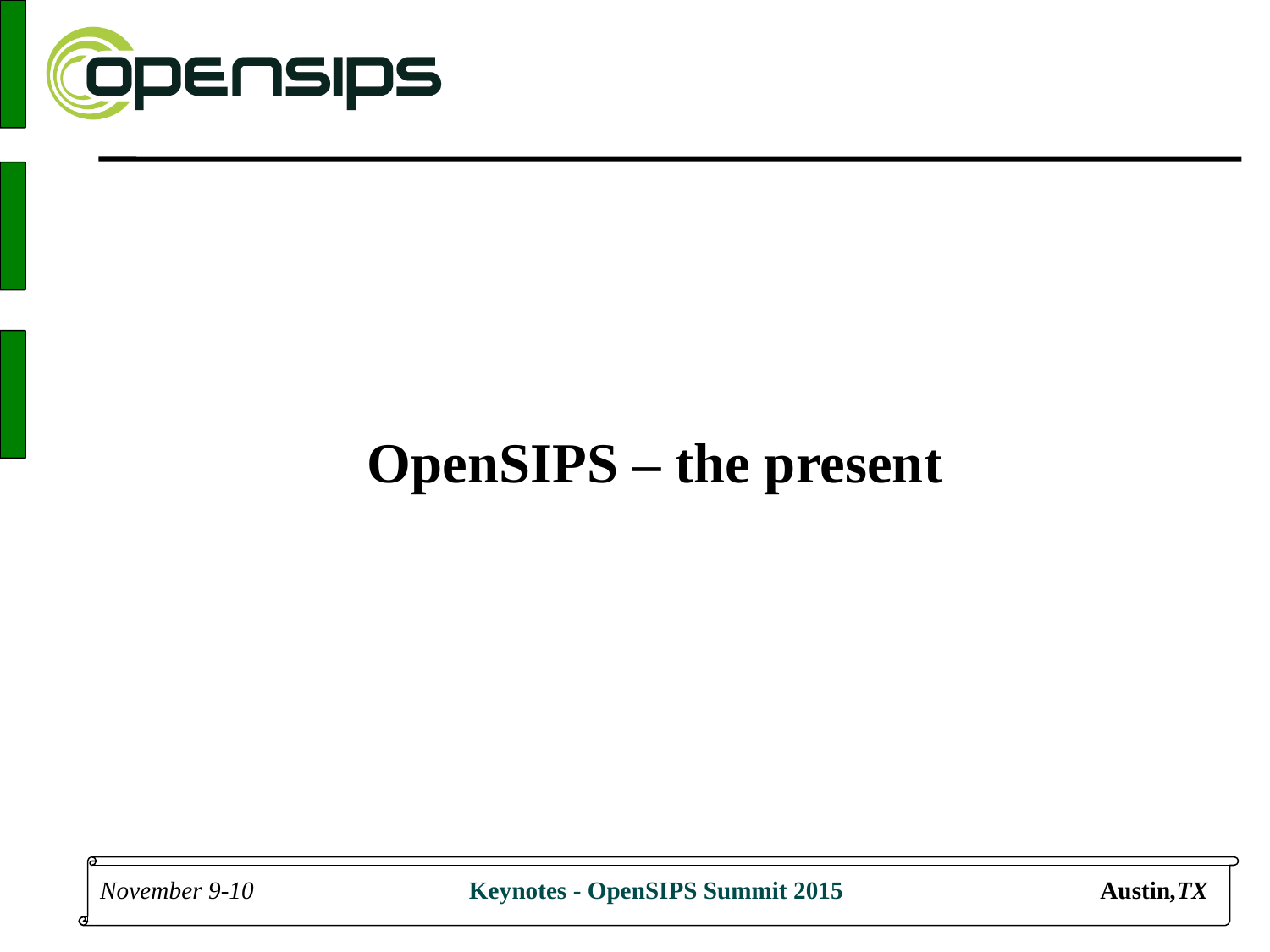

#### **Present**

#### • **2.1 version**



*November 9-10* **Keynotes - OpenSIPS Summit 2015 Austin***,TX*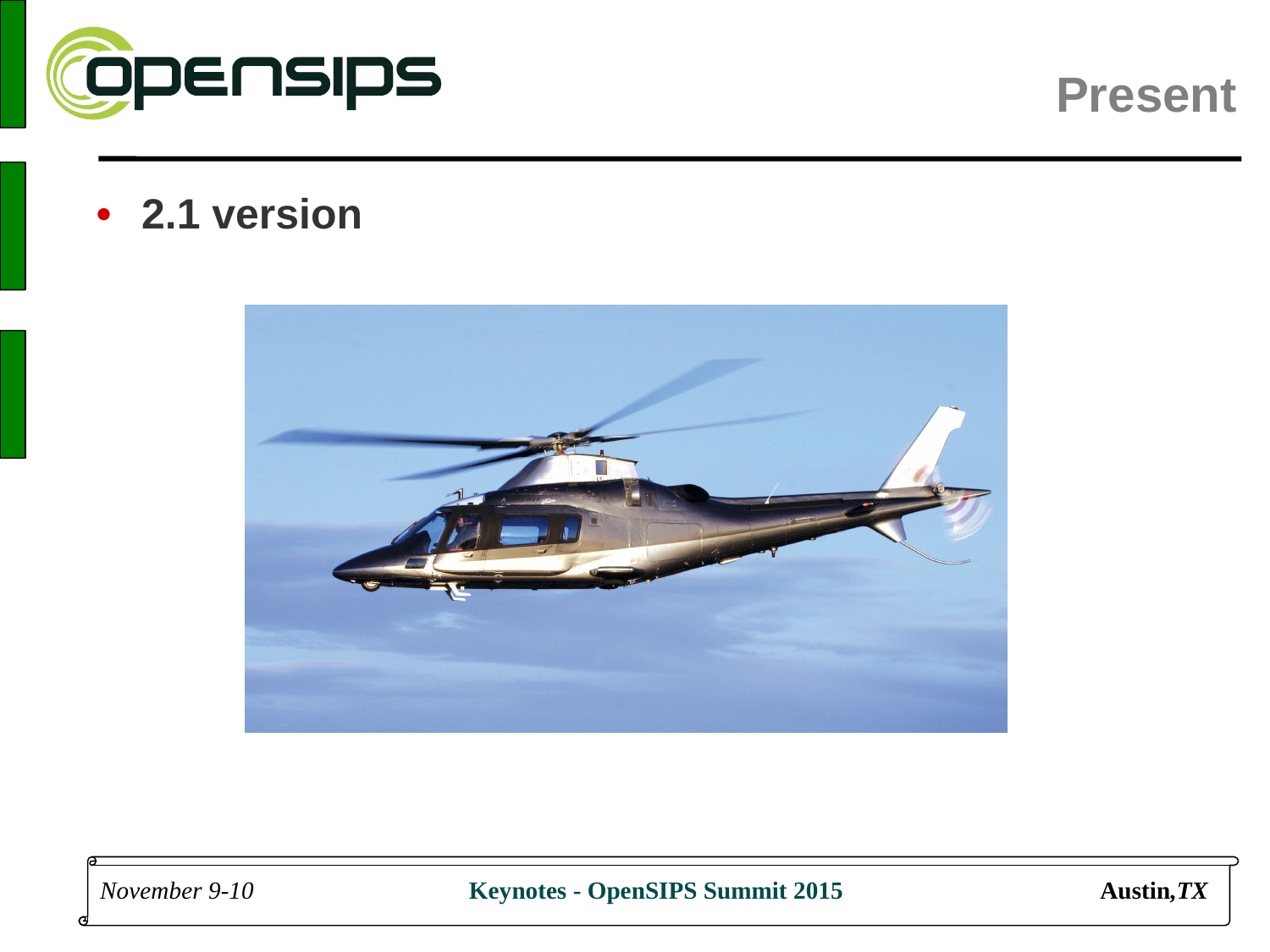

### **2.1 major release**

- 2.1.1 stable release on  $19<sup>th</sup>$  of August
- 1.11 is still maintained (as LTS)
- 1.8 and 1.10 are no longer maintained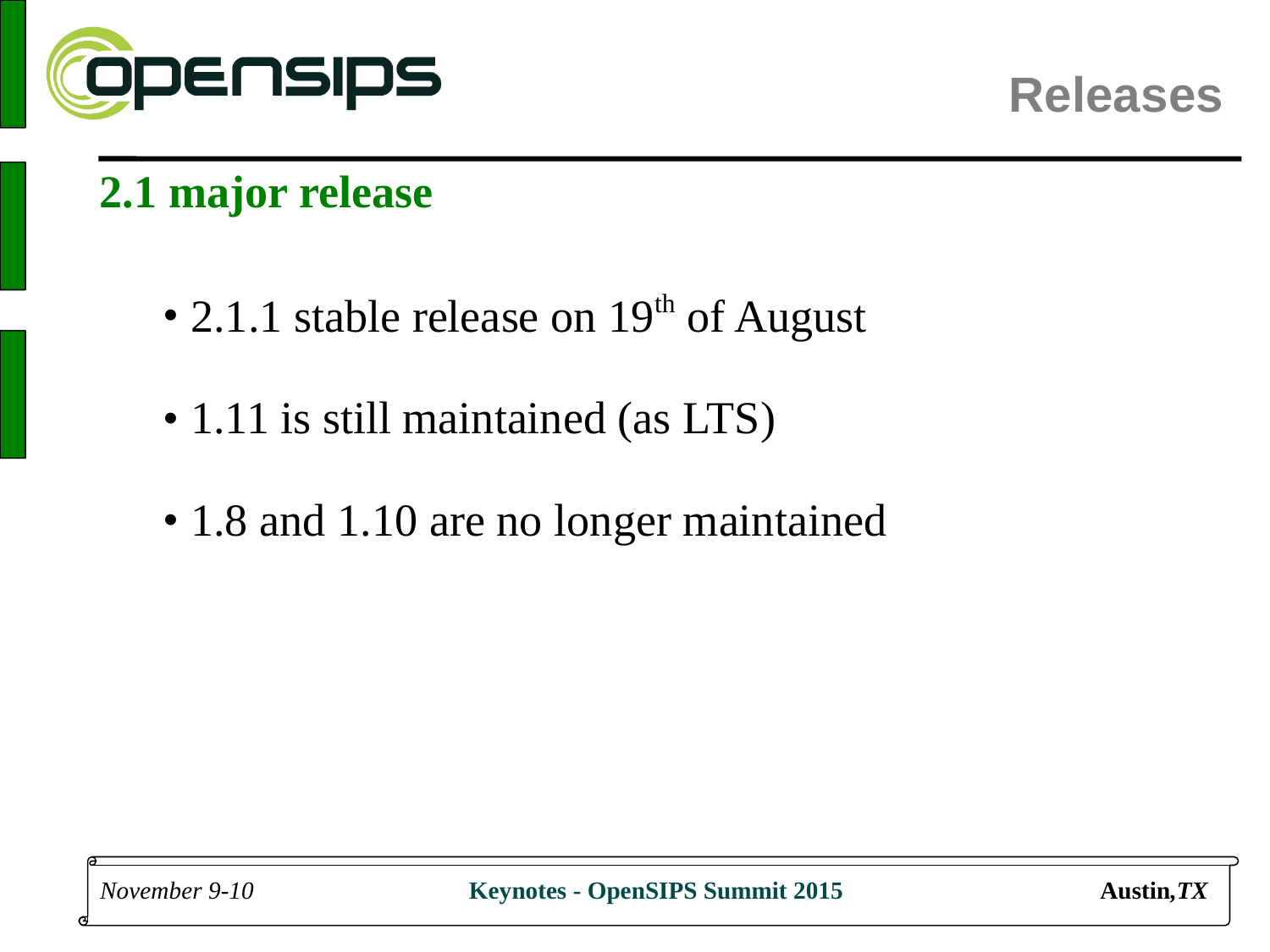

# **A big leap**

- The first OpenSIPS benefiting from the OpenSIPS Experimental results
- A new internal architecture (async reactor based)
- New concepts (processing context, execution resume)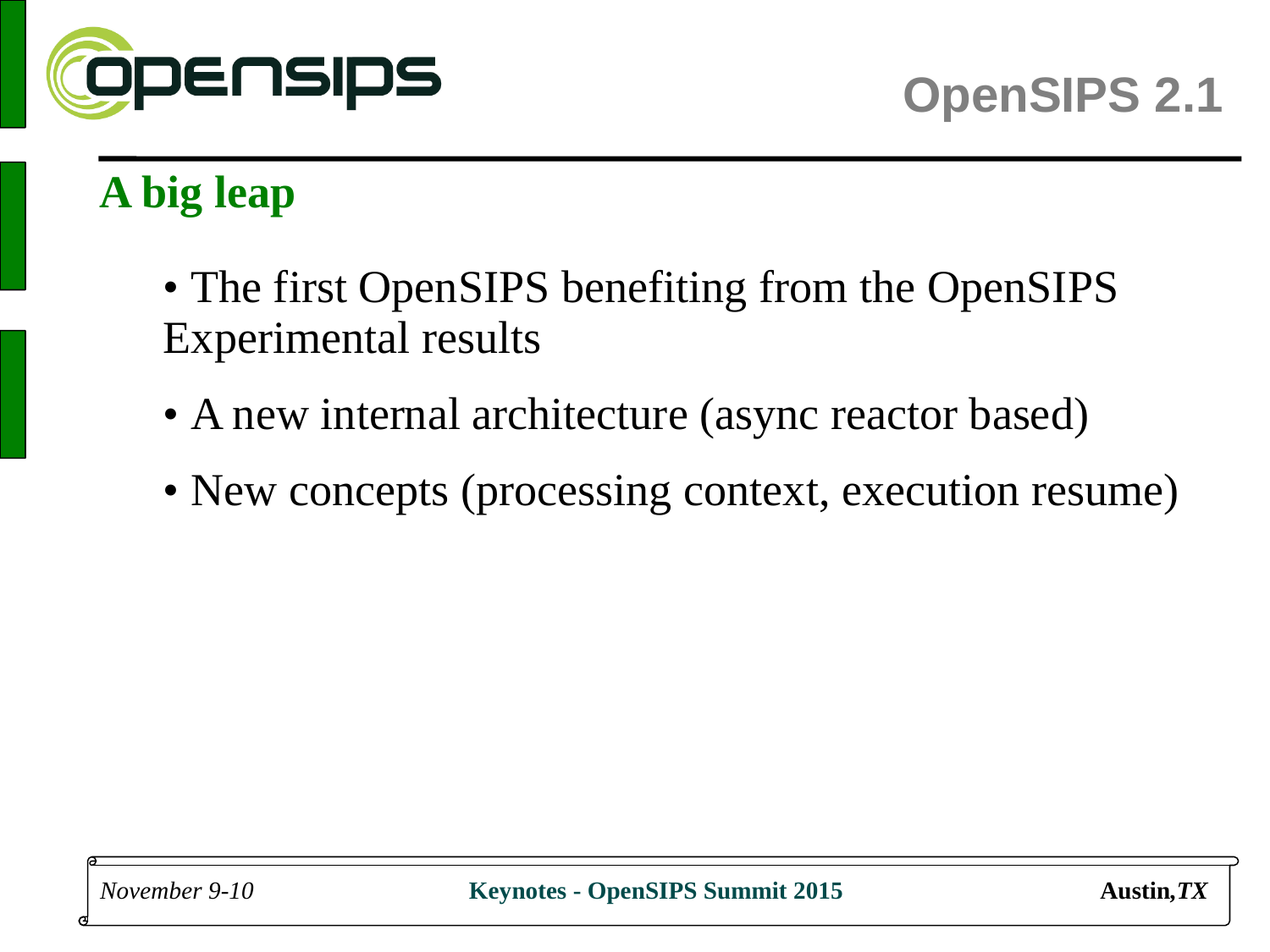



#### *November 9-10* **Keynotes - OpenSIPS Summit 2015 Austin***,TX*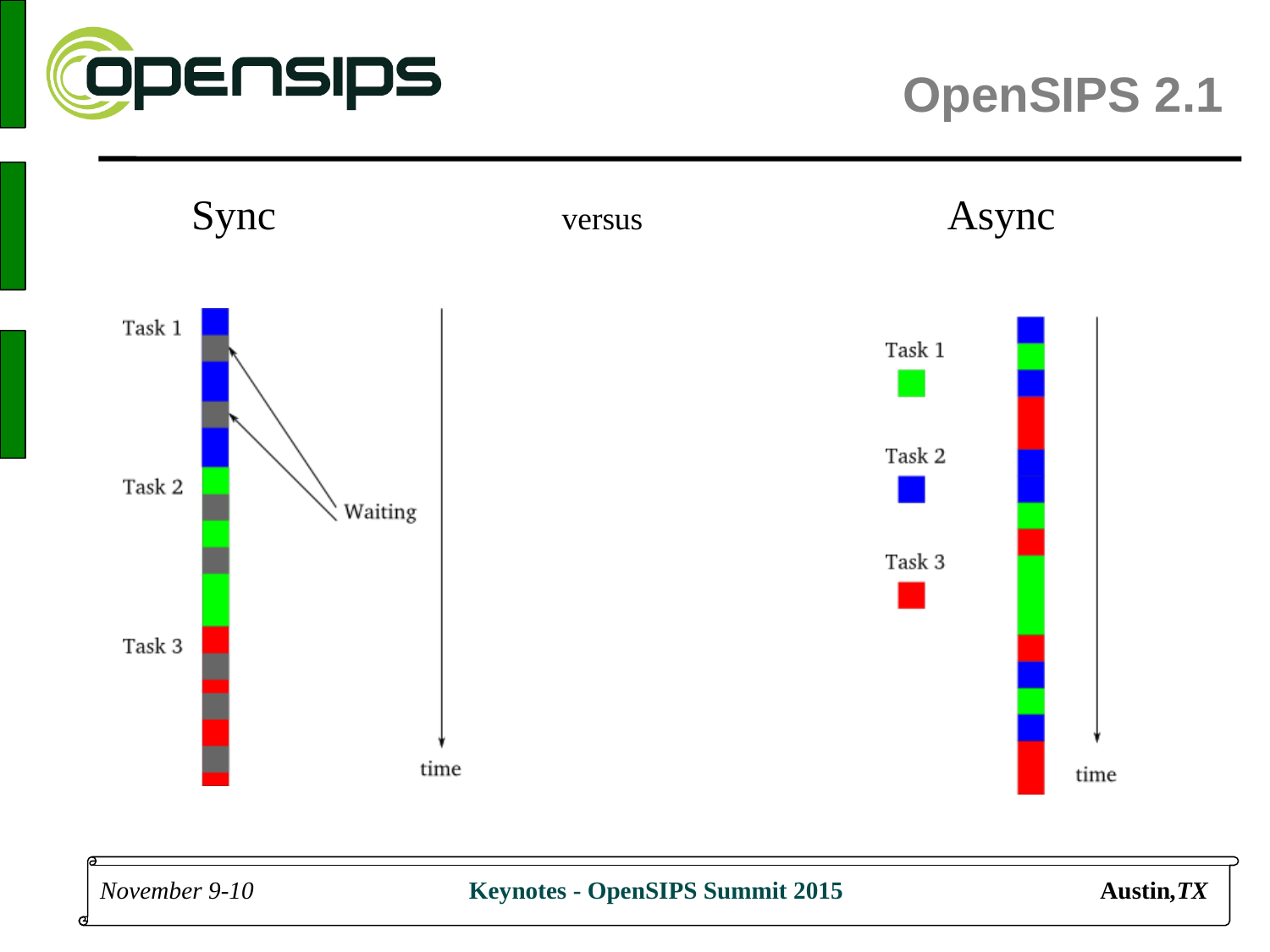

#### **Main features**

- Support for async operations from script.
- Rework of transport protocols layer
- WebSockets (WS) support added (signaling part)
- Data partitioning (DRouting, DialPlan, Dispatcher)
- End-User Fraud detection module
- SIP Compression
- Emergency calling module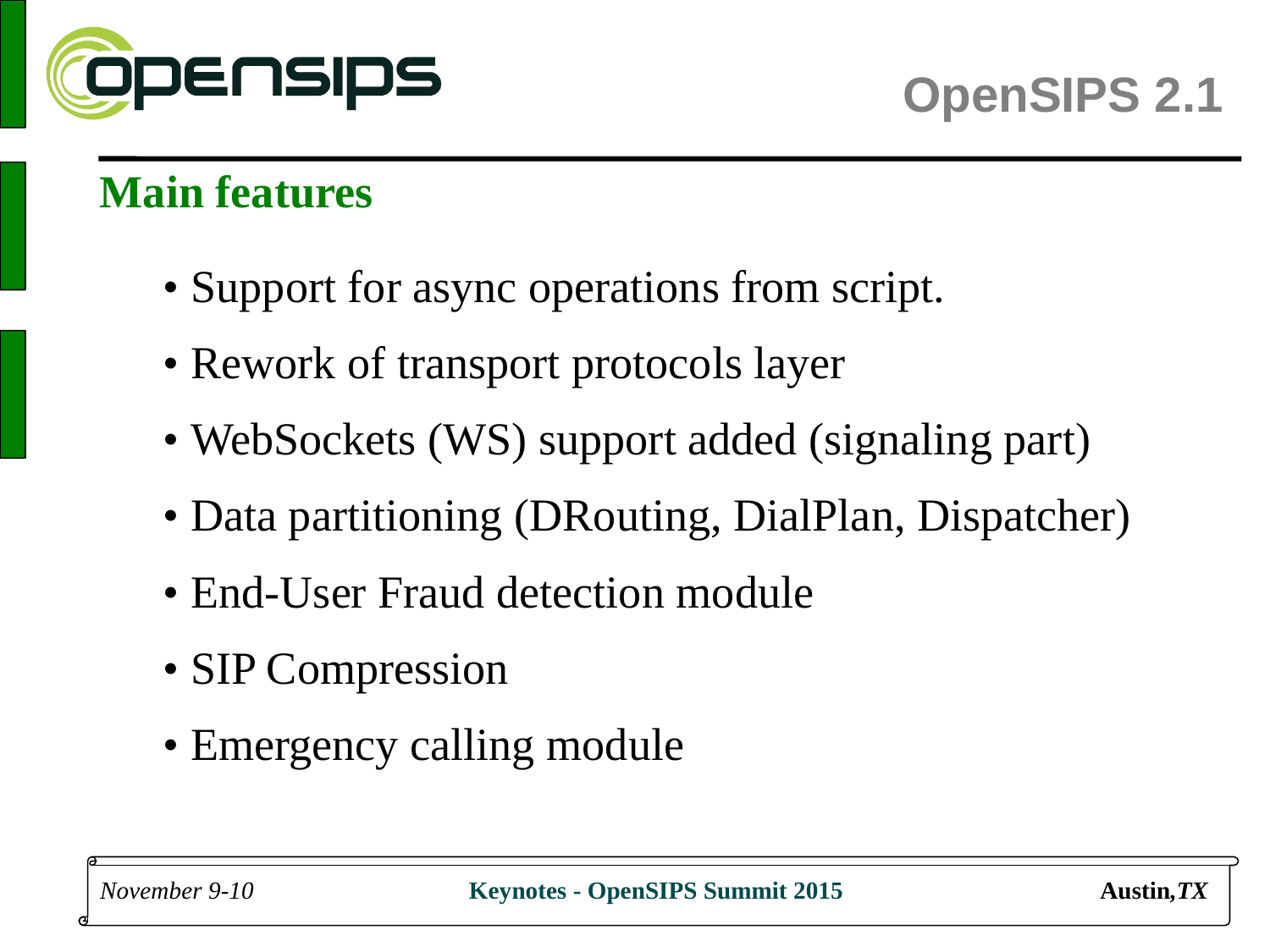

# **OpenSIPS – the future**

*November 9-10* **Keynotes - OpenSIPS Summit 2015 Austin***,TX*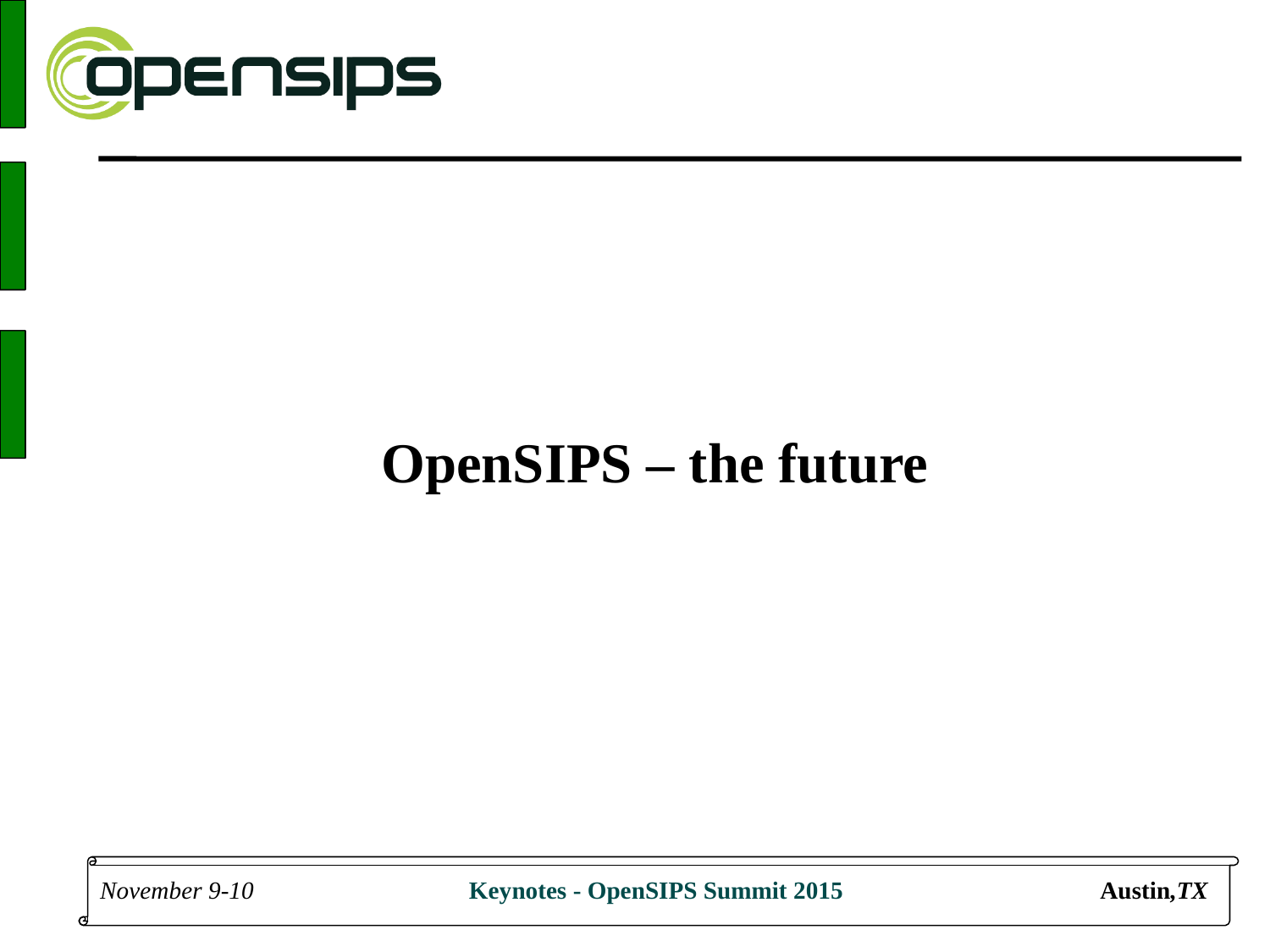

#### **Main features**

- New Binary Interface (proto\_bin module).
- Event Virtual module
- Async support in LDAP & RADIUS module
- Realtime monitoring of online users
- Async Homer support for HEP 3.0
- Caching for generic DB tables (permanent, ondemand)
- Advanced debugging for memory and locking
- WSS support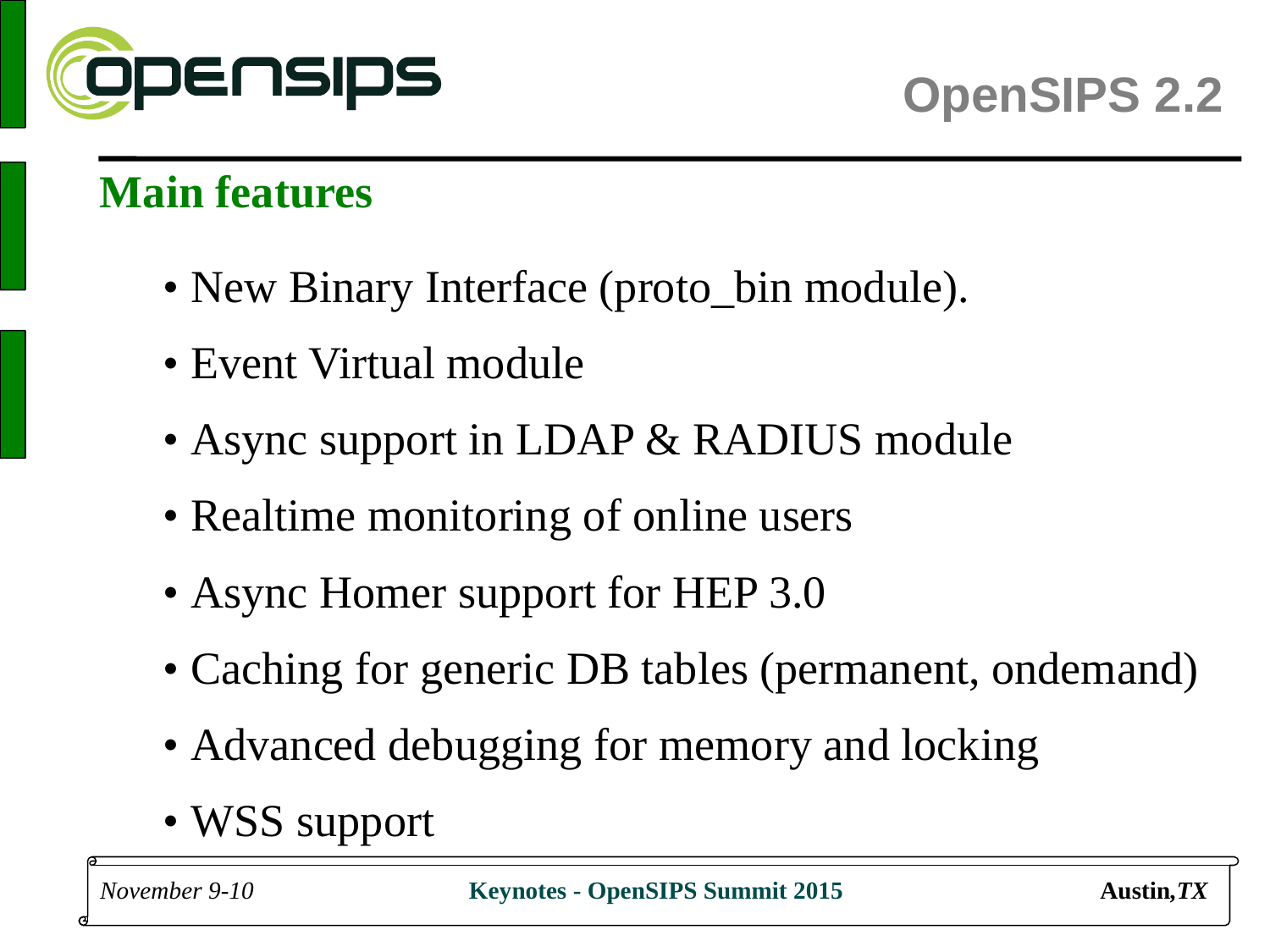

## **Clustering Support**

- Native support for building OpenSIPS clusters without the need of a shared database
- All the sharing in the cluster is directly between the OpenSIPS instances, vi BIN interface
- Provides common support for other modules like ratelimits, dialog and usrloc modules.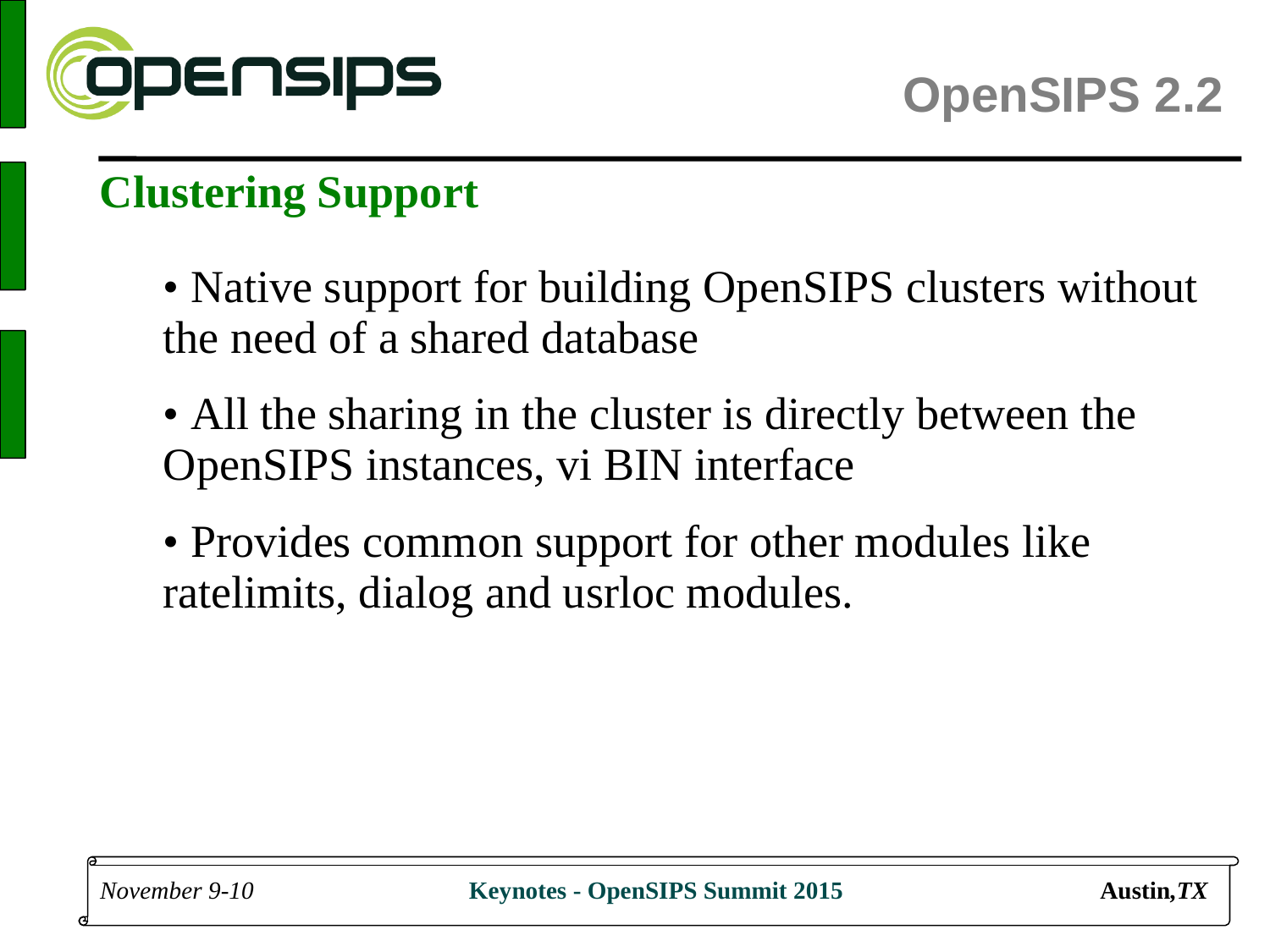

## **Quality based routing**

- New module on top of routing engines that uses list of gateways/destinations (like Dynamic Routing, Dispatcher)
- Collect on the fly information about the call's quality (ASR, PDD, ACD, etc)
- Reorder in realtime the used gateways to remove poor quality gateways or to prioritize good quality gateways
- Complex but flexible system of thresholds (multiple levels), alerts and actions.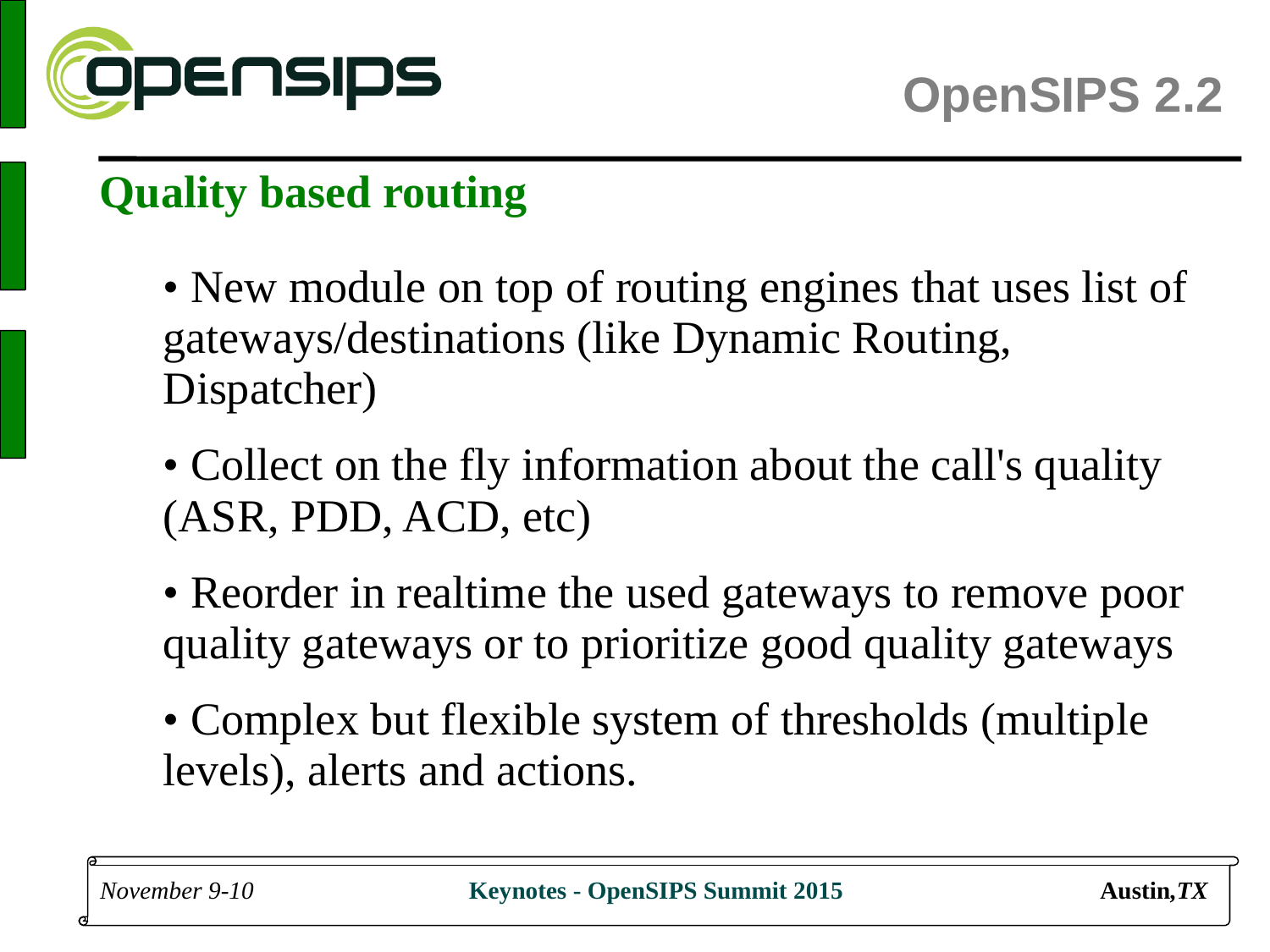

**Future**

#### • **3.1 version**



*November 9-10* **Keynotes - OpenSIPS Summit 2015 Austin***,TX*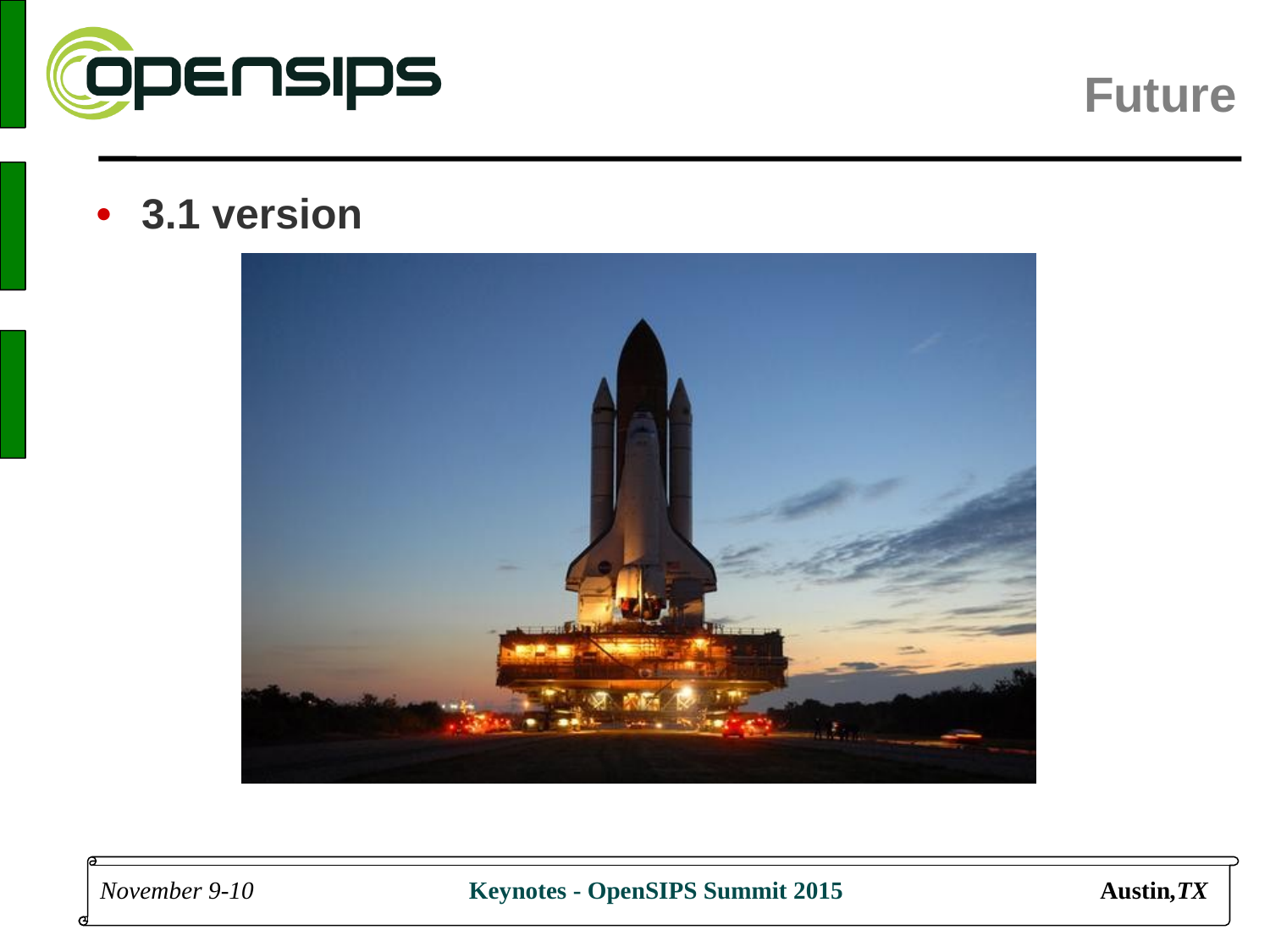

#### **More on architecture**

- Final step to full async support auto balancing between all network readers
- Remove lumps for changes over the SIP messages all changes are applied in realtime  $\rightarrow$  what you see is what it is (as SIP message)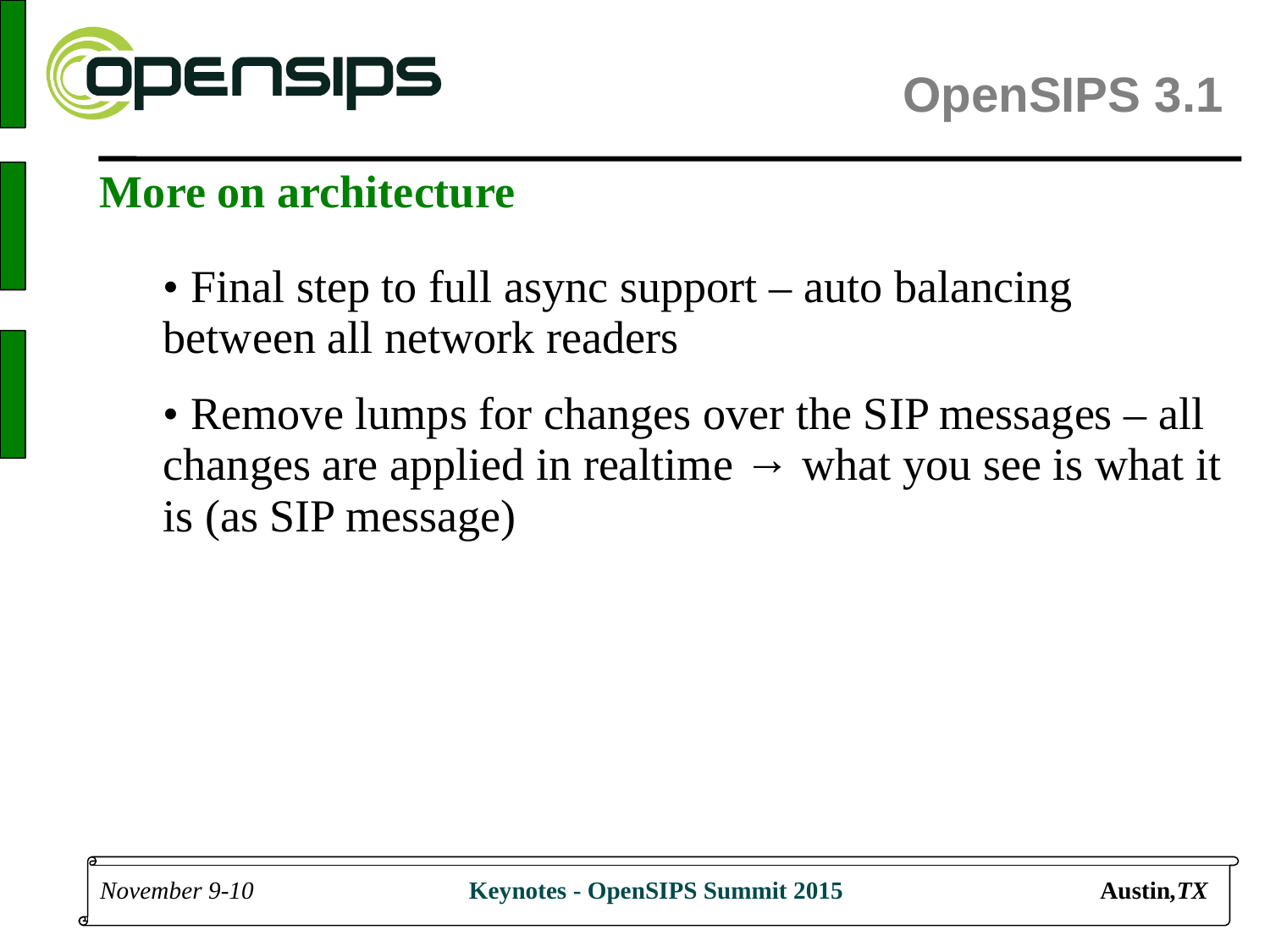

## **Scripting rework**

- Rework the format of the OpenSIPS config file to simplify and improve user experience
- Implement runtime reload for routing logic be able to change the routing script without the need to restart and without loosing data or SIP packets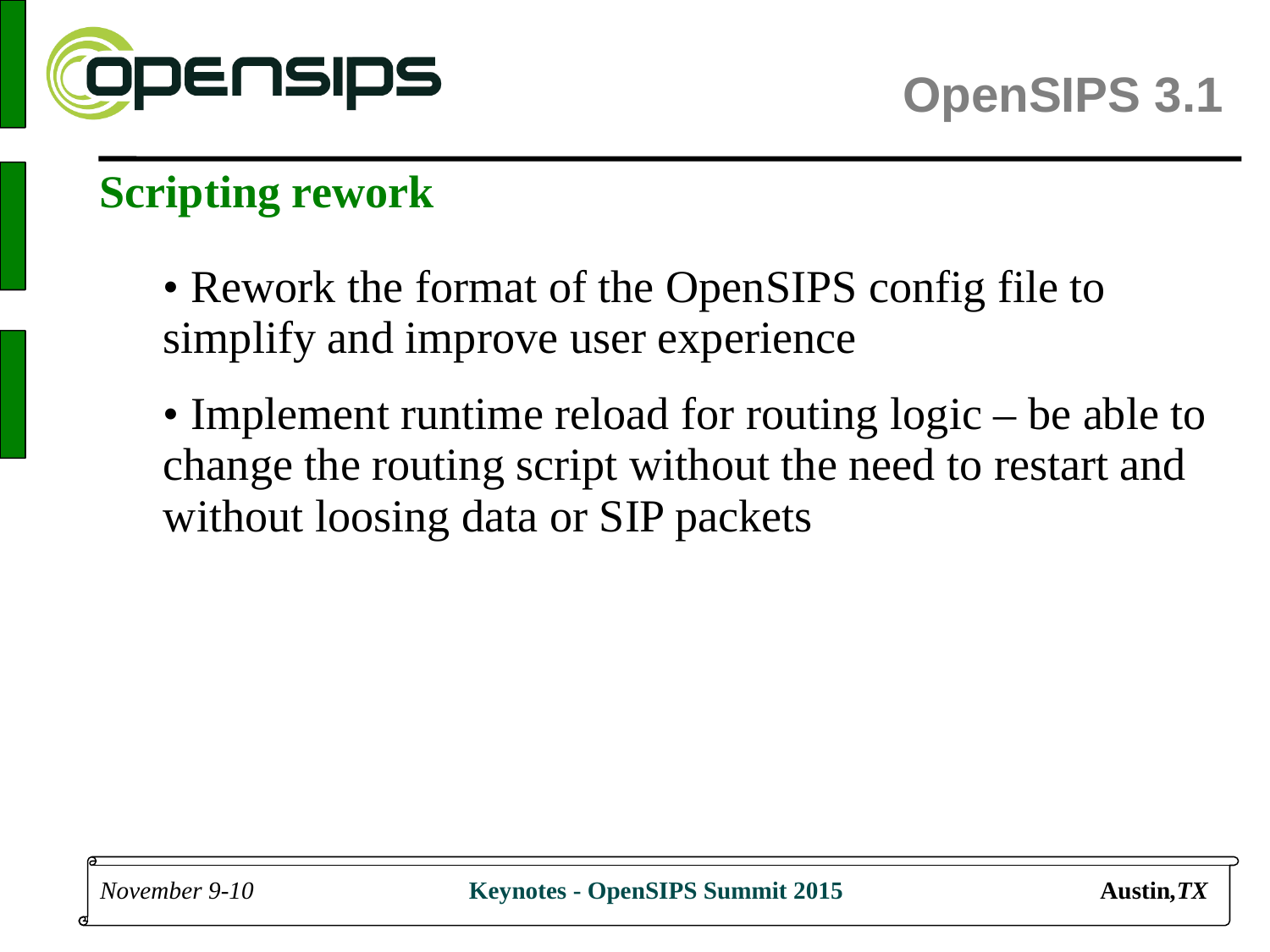

## **Routing logic**

- Allow external applications to take control over OpenSIPS and provide routing  $logic - 3<sup>rd</sup>$  party routing apps.
- Routing may be provided by the script or by such an external application
- Multiple routing application may connect to a single OpenSIPS instance – to handle different types of traffic or different scenarios.